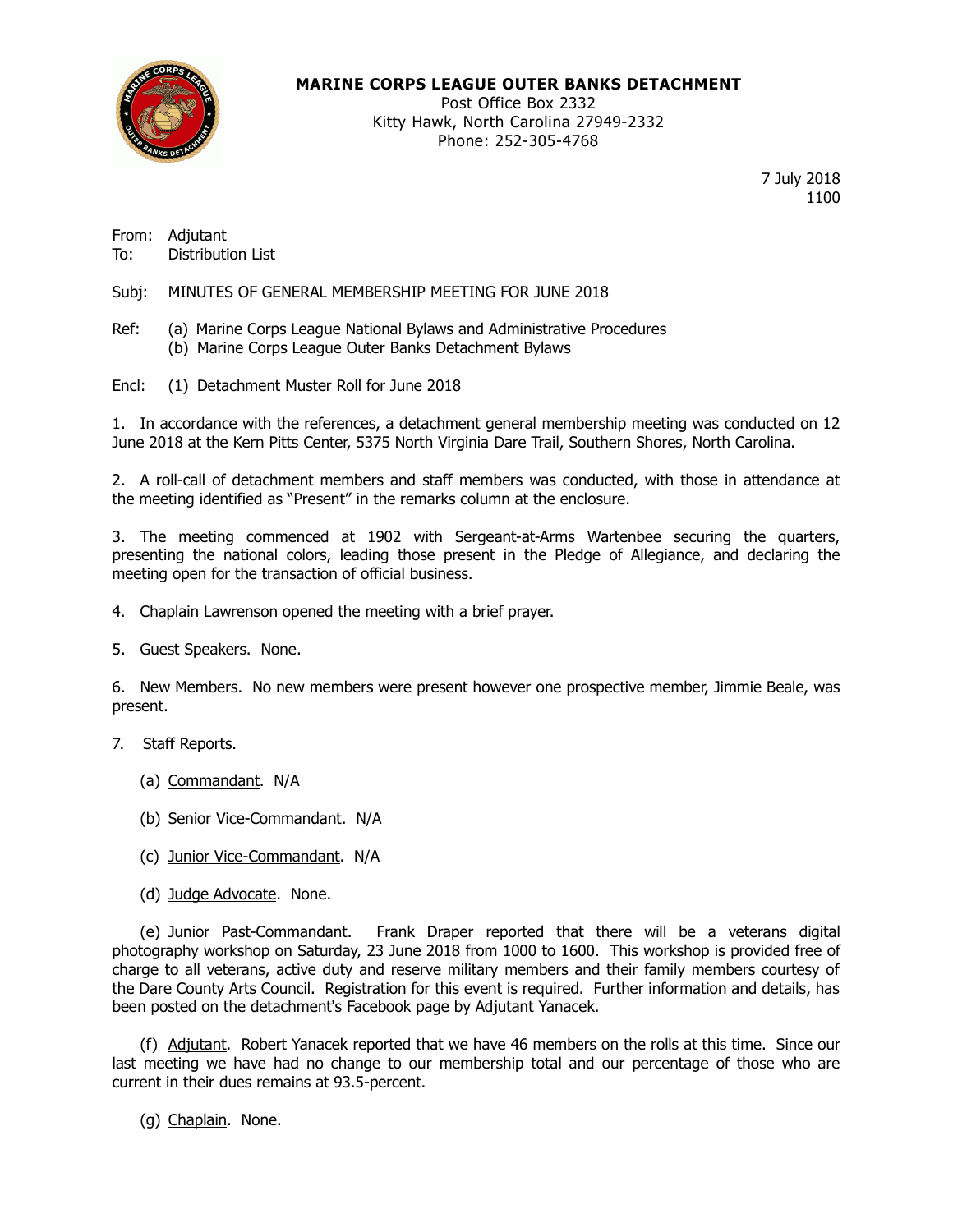(h) Paymaster. Jorge Diaz briefed his financial report, including a detailed list of all income and expenditures since our last meeting as well as the detachment's current account balance. Jorge's written financial report was examined, discussed, and accepted, with Adjutant Yanacek recommending that advertising and postage expenses be broken down into two separate line items.

(i) Quartermaster. Dennis Thompson reported that the detachment recently placed an order for polo shirts and jackets and that all sizes are currently in stock and available for purchase. Polo shirts are available at a cost of \$23 each, along with nylon jackets in the size of M to XL. Nylon jackets in sizes 2XL through 4XL are available at a cost of \$27.

(j) Sergeant-at-Arms. Mike Wartenbee reported that he will be attending the Department of North Carolina convention in Winston-Salem from 29 June through 1 July 2018. His hotel reservations have been made and he is looking forward to this event and the opportunity to represent our detachment.

8. Old Business

(a) Awards Presentation. None.

(b) Recruiting and Retention. Adjutant Yanacek reported that three members remain delinquent in their dues. All three have moved out of our area and will be dropped from the rolls in late-August and early-September unless their dues payment is received. In addition, we currently have two membership candidates who are seriously considering joining our ranks, one of whom is present at this evening's meeting.

(c) Grants and Donations. Adjutant Yanacek reported that he is is still currently accumulating and recording his hours of volunteer service creditable towards the Walmart Foundation "Volunteerism Always Pays" grant for the second quarter of the fiscal year. He expects to complete the minimum number of hours of volunteer service sometime during the middle of the month and will submit the grant request at that time.

- (d) Sickbay. None.
- (e) Marine in Need. None.

(f) Website and Marketing. Adjutant Yanacek reported that our website and Facebook pages are upto-date, including photographs and news about recent events. Our Facebook page continues to receive specific attention and has increased from 444 to 475 followers since our May meeting. Emphasis on our Facebook page will continue as social media exposure is an excellent vehicle in making the general public aware of our organization and its activities, and attracting younger potential members. Paymaster Diaz added that Facebook has now added the ability for non-profits to solicit and collect donations on the organizations Facebook page. He will be examining this ability in the near future to determine specific details.

(g) Social Activity. Adjutant Yanacek reported that on 5 June, six members and two guests met for the free breakfast social offered to veterans at the Jolly Roger restaurant in Kill Devil Hills. He added that everyone in attendance enjoyed both the food and company. Next month's breakfast social will be on 3 July 2018 at 0900. All hands are invited and encouraged to attend.

(h) Administration. Adjutant Yanacek reported that he prepared and submitted the detachment's quarterly report to the Department of North Carolina on 29 May 2018.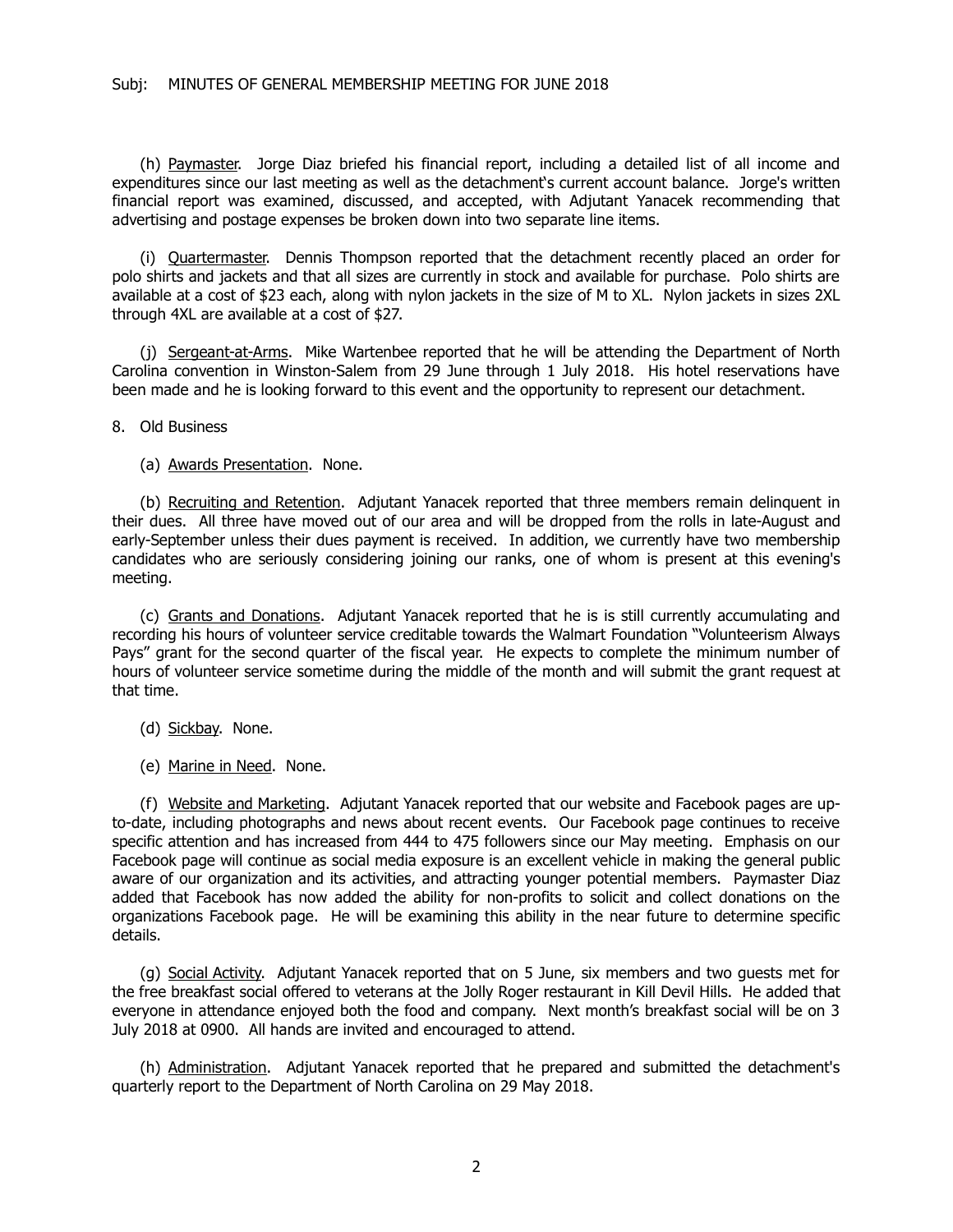#### Subj: MINUTES OF GENERAL MEMBERSHIP MEETING FOR JUNE 2018

(i) Correspondence. Paymaster Diaz received inquiry from the Internal Revenue Service regarding the recent submission of our form 990-EZ for 2017. The inquiry simply requested that we verify that we have submitted a form 990-N for the previous year as they had no record of a form 990-EZ being submitted for 2016. Adjutant Yanacek replied to their inquiry by mail, including a copy of out 2016 form 990-N.

(j) Adopt-A-Beach Cleanup. Adjutant Yanacek reported that construction work at our designated access on West Third Street is nearly completed and that we should be able to commence our cleanup operations sometime in July. He will provide an update at next month's meeting along with a schedule of dates for our cleanup activities.

(k) Youth Baseball Sponsorship. Adjutant Yanacek reported that he has not received any notification as to when the 13 to 15 year old league will begin play. He will be contacting the Outer Banks Baseball League and will advise our membership as soon as he receives a response so we may attend and show support for our team.

(l) Armed Forces Day. Adjutant Yanacek reported that the Marine Corps Rose distribution event on Armed Forces Day, 19 May 2018 at the Kitty Hawk Walmart store was canceled. The cancellation was prompted by only three member volunteering to assist in this effort as well as the adjutant's inability to attend due to a case of walking pneumonia the date of the event. Judge Advocate Laney suggested that perhaps the lack of participation was due simply to the timing of the event and that we may want to consider similar events around more traditional days such as the weekends before Memorial and Veterans day as these seem to prompt a more generous response to veterans from the public.

(m) Spring Belk Charity Sale. Adjutant Yanacek reported that we received our share of the ticket sale proceeds for the day of the Charity Sale in the amount of \$152. These funds have been turned over to Paymaster Diaz and deposited. With this final deposit, the detachment raised a total of \$1,420 as a result of the 2018 Spring Belk Charity Sale.

(n) Citizen Scholarship Program. Adjutant Yanacek reported that Commandant Hudson presented a 2018 Citizen Scholarship to Savannah Scarborough, a graduating senior at Cape Hatteras Secondary School. The presentation was made by Commandant Hudson at the school's awards ceremony at 1800 on 30 May 2018. Commandant Hudson ensured that a photograph of the presentation was taken and it has been posted on both our website and Facebook page.

(o) Memorial Day Observances. Judge Advocate Laney reported that he attended a number of Memorial Day services on 28 May 2018. A listing of locations and times for these services he attended are as follows:

| Location                       | Time |
|--------------------------------|------|
| Southern Shores Cemetery       | 0900 |
| <b>Austin Cemetery</b>         | 1000 |
| Nags Head Town Hall            | 1100 |
| Dare County Veterans Memorial  | 1100 |
| Kill Devil Hills Veterans Park | 1230 |

### 9. New Business

(a) Change of July Meeting Date. Adjutant Yanacek reminded all-hands that our July meeting will be held the third Tuesday in July as the Town of Southern Shores required our meeting facility the second Tuesday. This change was published at our meeting in December 2017. Accordingly, next month's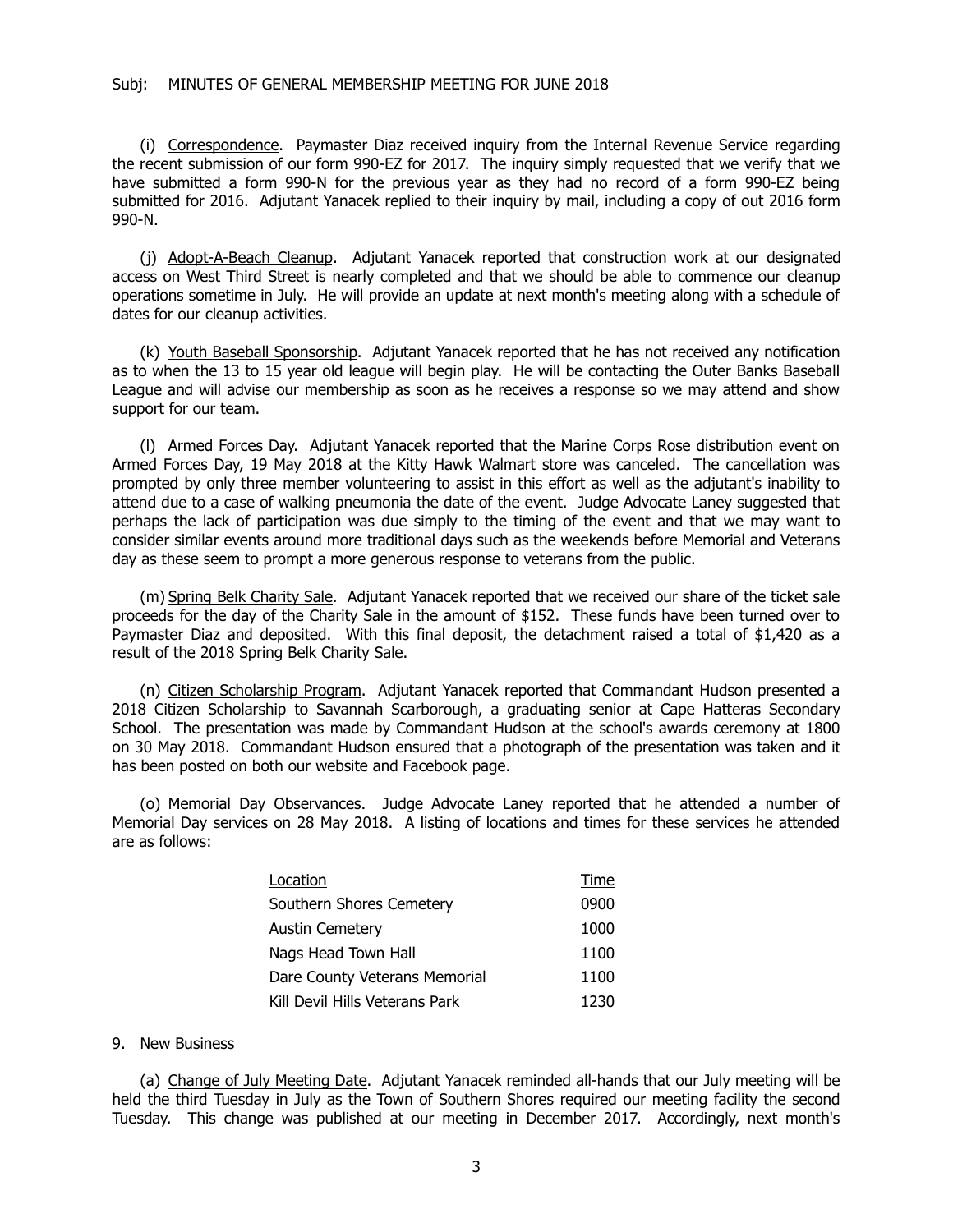meeting will be held on Tuesday, 17 July 2018 from 1900 to 2000.

(b) Annual Dues Notices. Adjutant Yanacek wanted to remind all non-lifetime members that annual membership dues must be paid not later than 31 August 2018. Dues may be paid at any time before that date, and doing so would certainly assist our paymaster. Discussion was held as to the method to be used to notify our membership, with Judge Advocate Laney recommending an initial e-mail or text notification in order to reduce postage expenses. Should no response be received, a written renewal notice will be mailed. Sergeant-at-Arms Wartenbee also recommended that we remind our members that the may now pay their annual dues via credit or debit card. Adjutant Yanacek will begin the notification process during the month of July.

(c) Independence Day Parade. Judge Advocate Laney reported that there will be an Independence Day parade in Duck on 4 July at 0900. Anyone interested in riding in a convertible for this event should contact him for further information.

10. Chaplain Lawrenson closed the meeting with a prayer.

11. The meeting concluded at 1951 with Sergeant-at-Arms Wartenbee retiring the national colors and declaring the meeting closed until 17 July 2018, when the detachment's membership will reconvene for the transaction of official business.

Robert J. Yanacek

Robert J. Yanacek Adjutant

DISTRIBUTION: A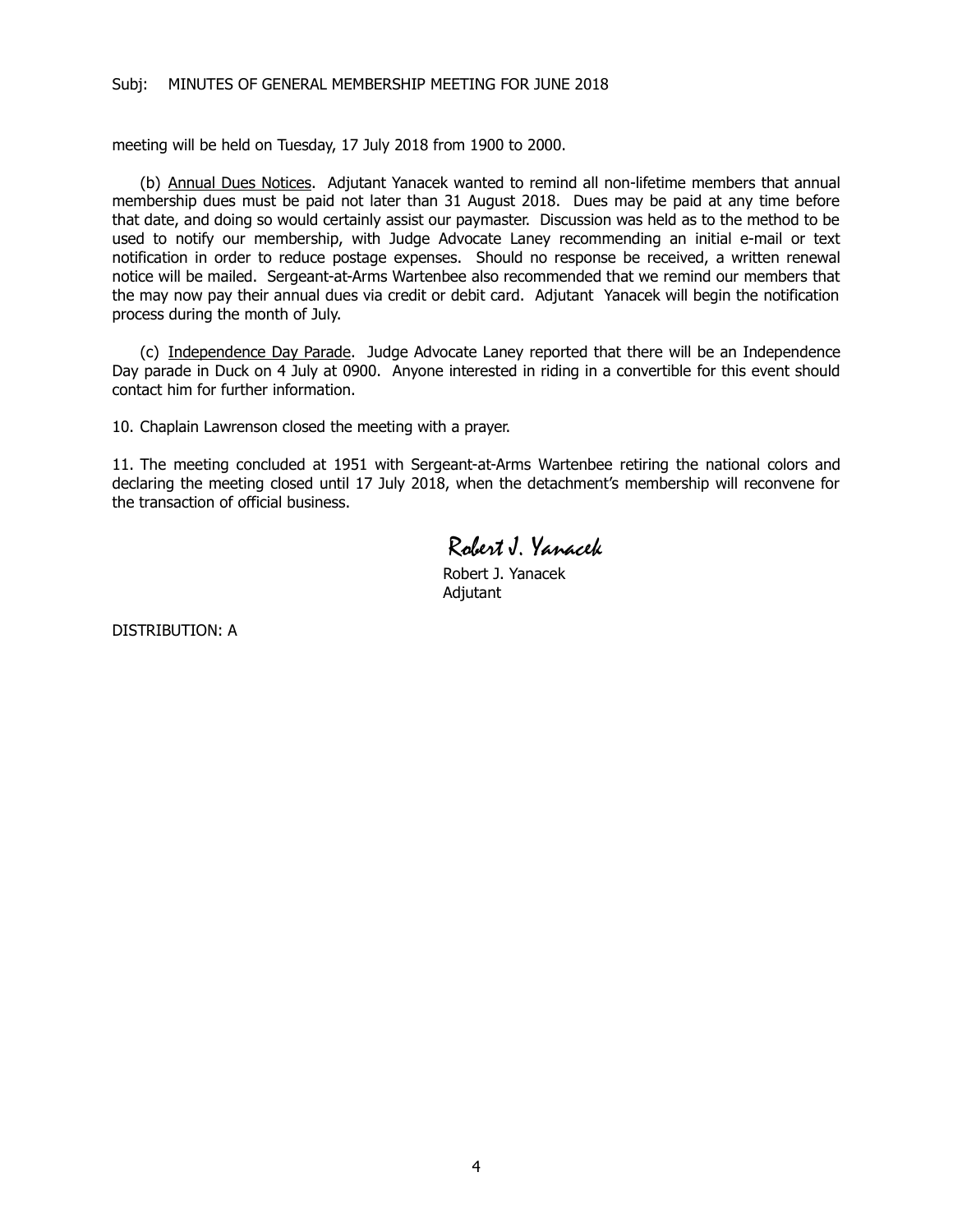# **DETACHMENT MUSTER ROLL FOR JUNE 2018**

| Line | <b>Name</b>              | <b>Staff Billet</b>    | <b>Remarks</b> |
|------|--------------------------|------------------------|----------------|
| 1.   | Anderson, Stephen E.     |                        |                |
| 2.   | Bowser, Oyoma R.         | Junior Vice-Commandant |                |
| 3.   | Boyce Sr., Ronald A.     |                        |                |
| 4.   | Clark, Craig T.          |                        |                |
| 5.   | Diaz, Jorge L.           | Paymaster              | Present        |
| 6.   | Dozier, Clare            |                        |                |
| 7.   | Dozier, John J.          |                        |                |
| 8.   | Draper, Frank D.         | Junior Past-Commandant | Present        |
| 9.   | Faircloth, Steven E.     |                        |                |
| 10.  | Fearing Jr., Zenas E.    |                        |                |
| 11.  | Felder, Gary L.          |                        |                |
| 12.  | Figura, John P.          |                        |                |
| 13.  | Gibson, Ron G.           |                        |                |
| 14.  | Gillis, Steven           |                        |                |
| 15.  | Gregory, Timothy G.      |                        |                |
| 16.  | Hannon, W. Scott         |                        |                |
| 17.  | Hudson, Daniel R.        | Commandant             |                |
| 18.  | Hunley, Thomas M.        |                        |                |
| 19.  | Hurley, Thomas F.        |                        |                |
| 20.  | Keating, Michael A.      | Senior Vice-Commandant |                |
| 21.  | Laney, Russell E.        | Judge Advocate         | Present        |
| 22.  | Lawrenson, Richard       | Chaplain               | Present        |
| 23.  | Lotspeich, Cory B.       |                        |                |
| 24.  | Mason, Ronald L.         |                        |                |
| 25.  | McGrath, Kevin J.        |                        |                |
| 26.  | Messinger Sr., Robert L. |                        |                |
| 27.  | Monroe, James S.         |                        |                |
| 28.  | O'Brien, William W.      |                        |                |
| 29.  | Owens, James W.          |                        |                |
| 30.  | Patrick, Joseph J.       |                        |                |
| 31.  | Patrick, Susan S.        |                        |                |